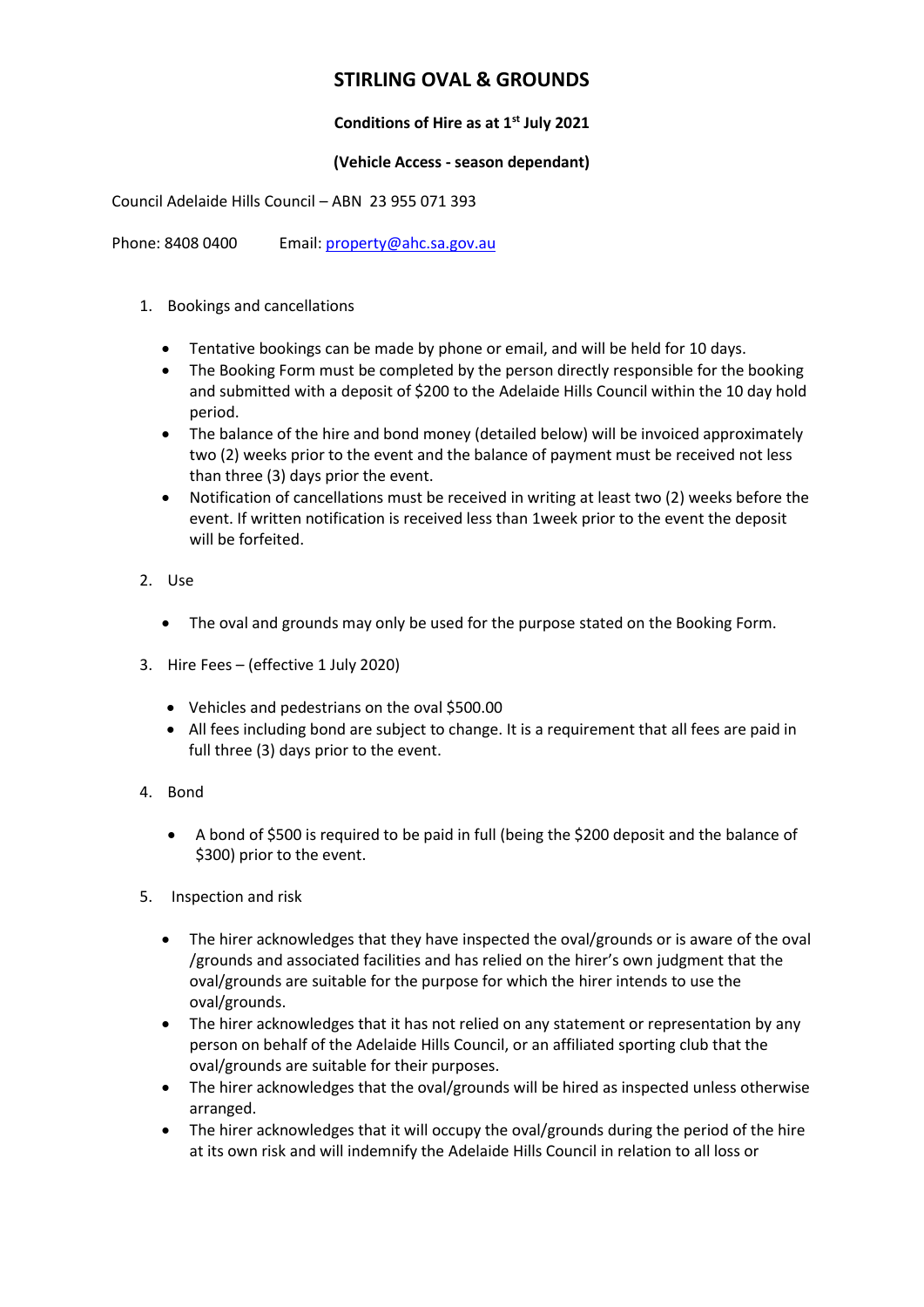damage to property or injury suffered by any person in or about the oval/grounds during the course of the hiring.

- Unless the hirer notifies the Council's Events Co-ordinator or Property Officer that the oval/grounds are not in a suitable condition for the hire as soon as they gains access, then the hirer acknowledges that the hirer has received the oval/grounds in good condition.
- In the event of an emergency in or near Stirling, oval/grounds may be made available to the relevant emergency services. In the unlikely circumstance that this occurs during a hirer's event, relevant emergency services personnel will ensure no one in the hirer's group is forced into an unsafe situation, and will likely recommend that the hirer's party stays on the grounds until it has been deemed safe to leave the area.
- 6. Insurance
	- Adelaide Hills Council's insurance will not cover personal or property damage of hirer's functions. It is essential that the hirer's function be covered by separate public liability insurance.
	- A copy of the hirer's public liability insurance is required to be provided to the Council prior to the event.
- 7. Licences and permits
	- Hirers are responsible for obtaining any special permits (including fire, see clause 13), trading, or liquor licences that may be necessary.
- 8. Liquor licences
	- Under the Liquor Licensing Act 1997 Limited Liquor Licence must be obtained for the supply of liquor where either:
		- o the cost is to be recouped by imposing an admission/cover charge for the function, or
		- o Liquor is to be sold and consumed on the premises.
	- No alcohol is to be consumed cricket pitch this facility
	- No alcohol is to be sold at this facility unless the necessary Council and liquor licencing approval has been given.
	- To apply for a limited licence through Council please contact 8408 0400.
- 9. Noise
	- Noise must be controlled as outlined under the provisions of Local Nuisance & Litter Control Act 2016. This means that noise on the oval must not exceed reasonable levels, and must not disturb nearby residents.
- 10. Pegging on the Oval
	- Water or sand weights are to be used for all tents/marquees and the like. Ensure your suppliers are **aware no pegs are to be used on the oval. This is to avoid damage to underground plumbing and** irrigation systems.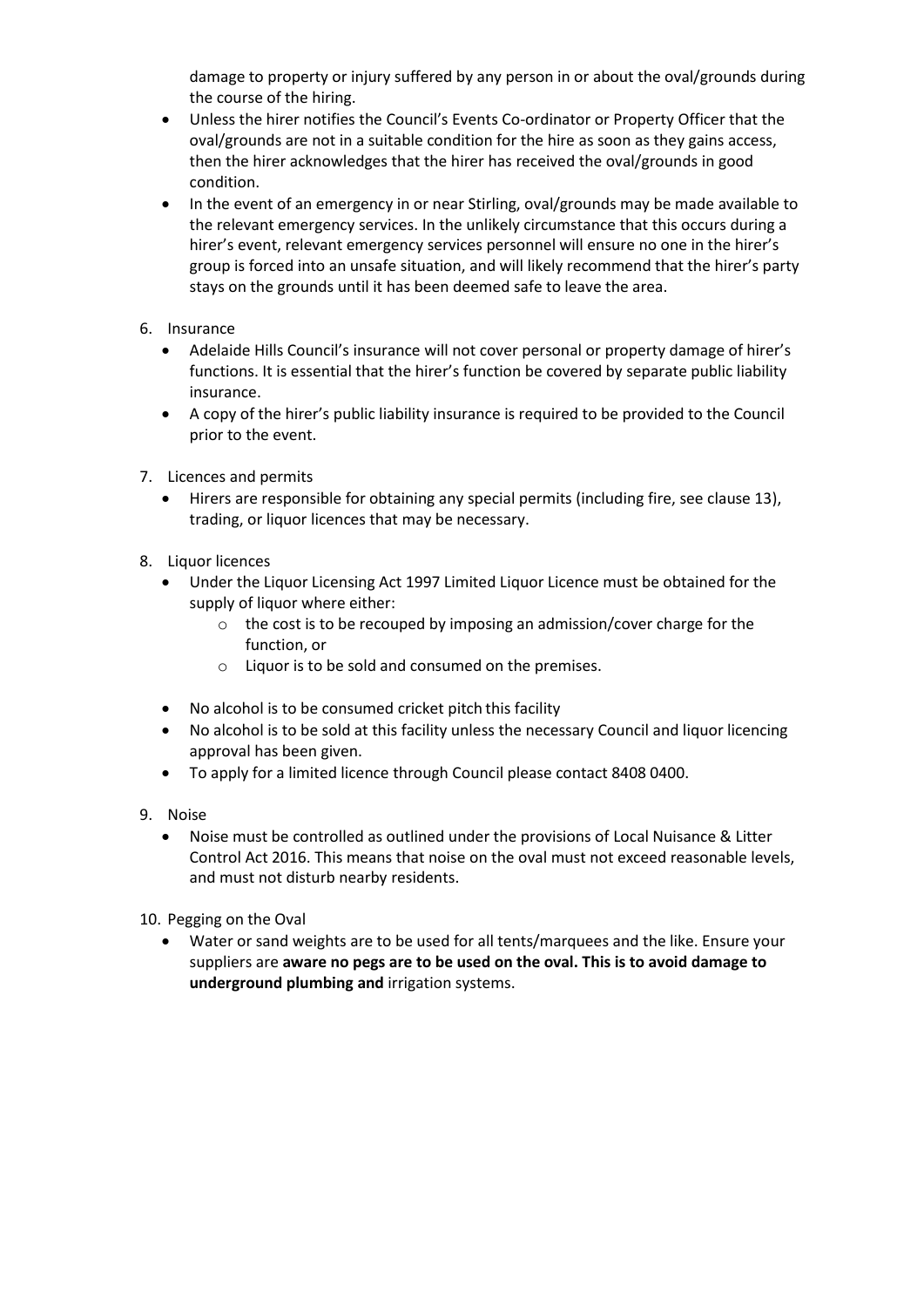- 11. Car parking
	- Cars must be parked so that they do not obstruct neighbouring driveways or access roads or entryways.
	- Vehicle access and parking on the oval has been granted for this permit. However, this is dependent on weather conditions at the time of the scheduled event. Should there be unseasonal heavy rains 3 days prior to the event permission to park on the oval maybe withdrawn.
	- If vehicle access is not available due to the weather and the event needs to move to an alternate location, the full hire and deposit will be refunded.

## 12. No smoking

- Smoking is not permitted on the oval or in the toilets.
- Cigarette butts must not be left as litter anywhere in the grounds. The hirer must provide suitable disposal facilities if smoking occurs on the grounds.

#### 13. Fires

 The use of above ground fires such as chimineas, fire drums and braziers are not allowed on the oval or grounds.

#### 14. Damage to grassed areas

- If the use of the oval for the event causes damage to any part of the oval, the hirer accepts that it is responsible for the costs to reinstate to the condition prior to the event.
- Reinstatement costs will be charged at a fee determined by the Adelaide Hills Council to reflect the actual costs for reinstatement.
- If these costs exceed the bond paid by the hirer, the hirer agrees to pay the additional sum within 14 days of receipt of a tax invoice from Council.

#### 15. Security

- The hirer is responsible for the security of any and all property brought on to the oval/grounds for use during the hire period.
- The Adelaide Hills Council is not responsible for the theft of or damage to any of the hirer's property.

#### 16. Keys

 Keys are to be collected and returned to the front library desk at the Stirling Coventry Library. Loss of keys is subject to a \$50 penalty per key.

#### 17. Power

- All electricity switches must be turned off at the end of the event and hire period unless indicated otherwise.
- It is the hirer's responsibility to make sure that they understand the operation of all the ovals equipment before the hire period.

#### 18. Advertising

- Banners and signs may be used to advertise an event if they comply with Adelaide Hills Council By-law No2. The hirer is responsible for ensuring the compliance of any advertising with Council's requirements.
- Banners and signs must be constructed so that they do not come loose, and do not deteriorate due to exposure to weather such as wind and rain.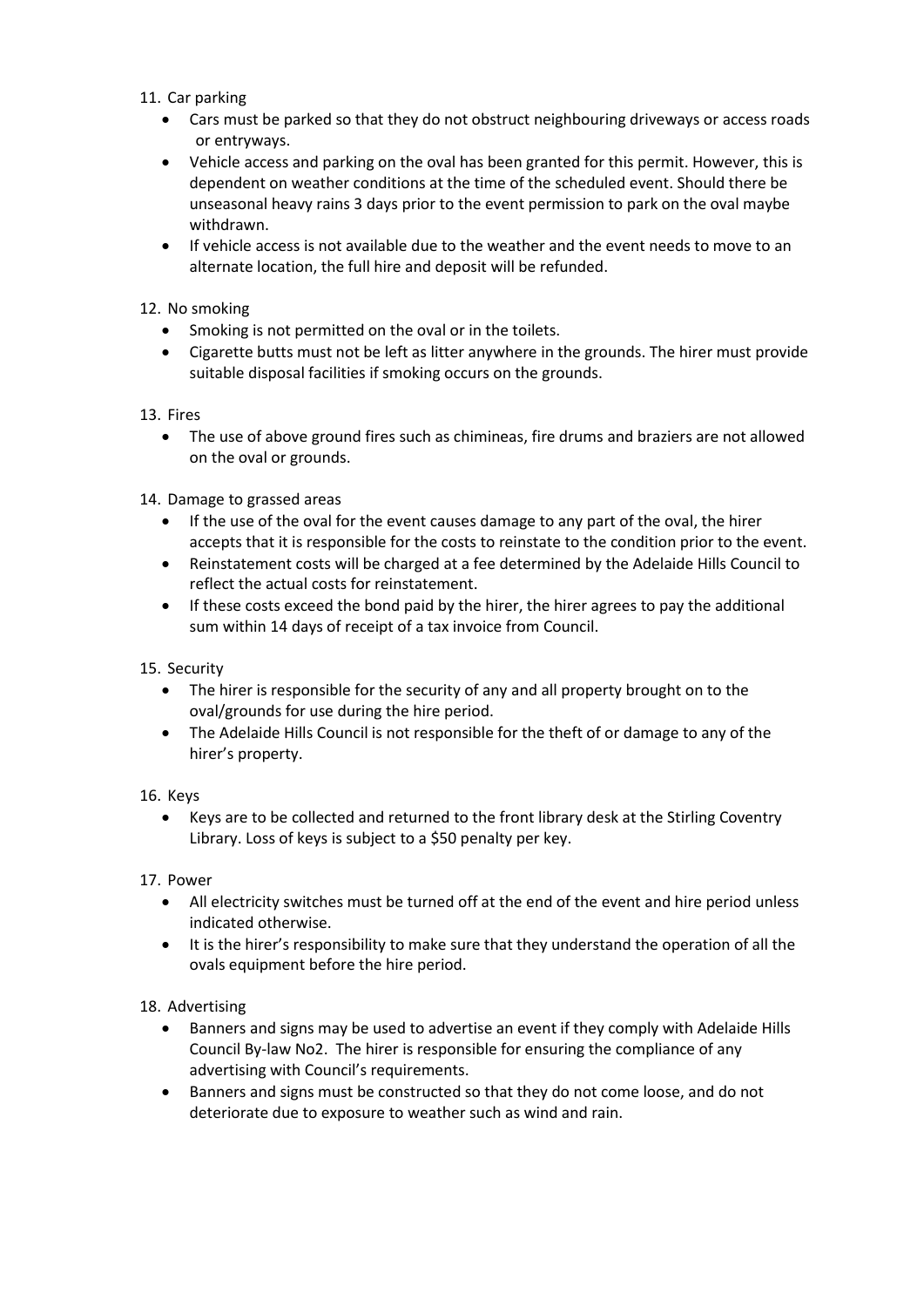- 19. Cleaning of oval/grounds
	- It is the responsibility of the hirer to ensure that the oval/grounds are left clean and tidy, including and not limited to:
	- All broken glass/sharp objects (e.g. bottle caps) must be cleaned from oval/grounds and placed in outside rubbish bins;
	- Toilets are left clean, with rubbish removed;
	- All rubbish collected including foodstuffs, bottles, cans, decorations etc to be placed in rubbish bins outside the club rooms. General rubbish to be sorted from recycling. Excess rubbish is to be removed by the hirer;
	- Return keys as directed.
	- The hirer acknowledges and agrees that if the oval, grounds and toilets are not left in a clean and tidy manner, the Adelaide Hills Council reserves its rights to charge the hirer the costs to clean and reinstate the grounds. The hirer agrees to pay these costs within 14 days of receipt of a tax invoice from the Council.

20. Forfeiture of bond

- Forfeiture of the bond or a portion thereof may occur if a breach of any of the Conditions of Hire that incur costs, direct or indirect (eg breakages, damage to infrastructure) to the Adelaide Hills Council or as listed as specific amounts in clause 14 (damage to grassed areas), clause 16 (keys) and clause 19 (cleaning).
- The bond will be refunded to the hirer within 10 working days of the event conditional upon an inspection of the oval and grounds by Council and the oval and grounds being left in a clean and tidy condition.
- The bond and hire fees have been set with this condition in mind.

21. Time of Hire

• The hire of this facility is only during daylight hours and therefore no evening hire of this facility is allowed during the cooler months (April – September) or until daylight savings finishes and starts again each year.

22. Nonexclusive use

 Please note that a permit from Council only denotes permission for your activities, which may be outside the typical scope of the land's use. It does not guarantee exclusive use of the area and the general public will be permitted to share the space with your event.

23. Non transferable

• This application for hire is not transferable.